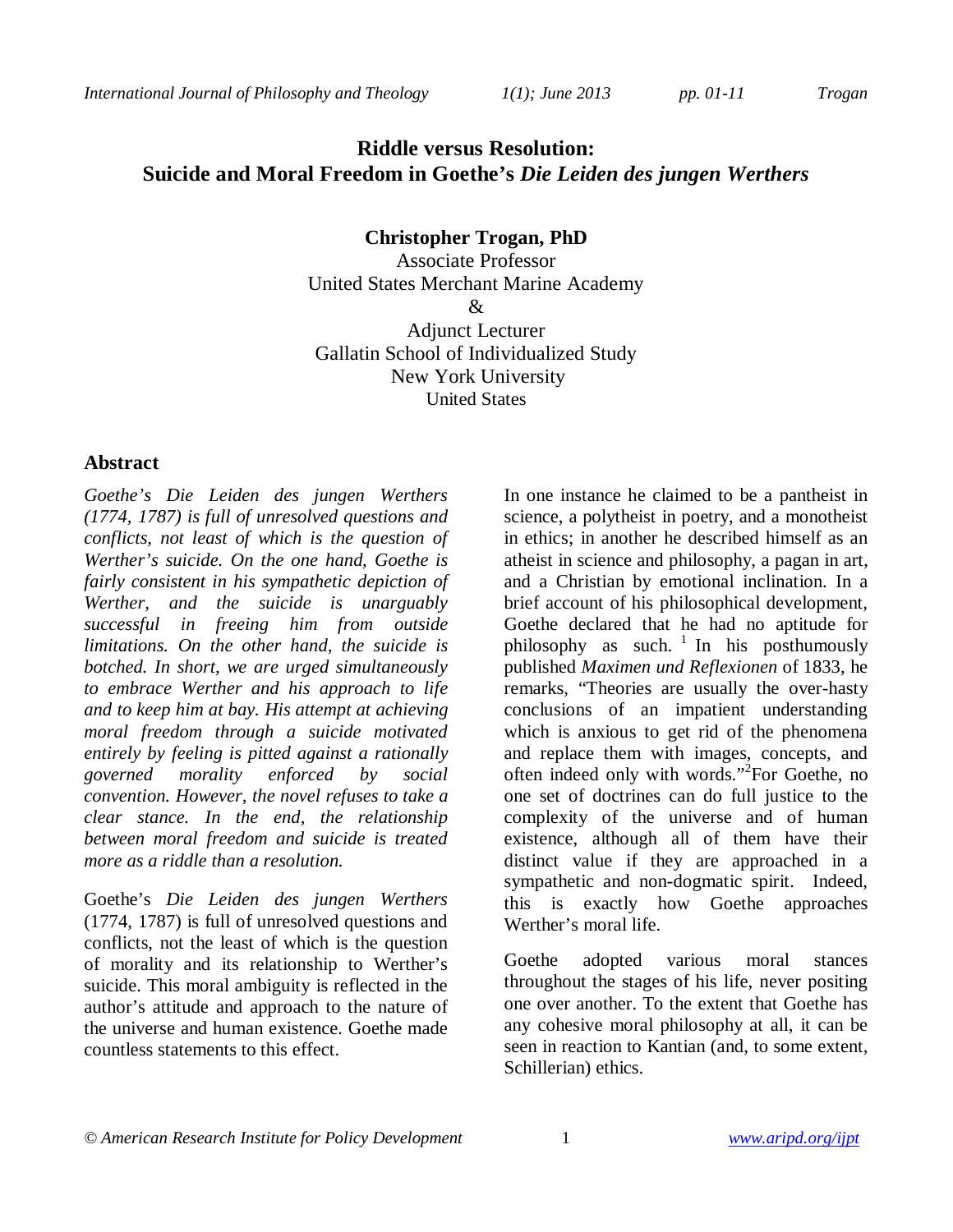As Friedrich Paulsen notes regarding Goethe's ethics, "The Kantian moral philosophy with its sharply pointed antithesis of duty versus inclination . . . must have sounded to Goethe as empty and dead talk, yes even as presumptuous and wicked talk, as blasphemy against God and nature."<sup>3</sup>

Goethe's morality, then, is an expression of the deepest human needs and impulses; he leans toward the heart, not the head, and his personal reflections on ethical matters are based in practical situations rather than abstract principles. *Werther* is a prime example of a case study in the ambiguity of moral freedom feelings unbound by normative social codes based upon rationality and social conventions. Werther's suicide is the most adamant–yet, I argue, wholly inconclusive–attempt to achieve this type of freedom.<sup>4</sup>

The novel tells of a young man who is governed by his feelings. Ultimately, he hopes to become one with the infinite by using these feelings to transcend the limitations of natural and social conventions including–crucially–the rationally driven morality expected of him. This project motivates him to seek validation for his feelingcentered approach to life by projecting these feelings onto facets of external reality: nature, children, literature, art, religion, and, most importantly, Lotte–the engaged woman with whom he falls deeply in love. Although he is aware of the natural and social limits expected of him, he rejects them and becomes increasingly frustrated at the strong resistance that results. A chance discussion of suicide with Lotte's rationally-minded fiancé, Albert, clearly establishes their contrasting moral tendencies; when Lotte finally rejects Werther, the hypothetical discussion on suicide becomes a reality.

| $1(1)$ ; June 2013 | pp. 01-11 | <b>Trogan</b> |
|--------------------|-----------|---------------|
|                    |           |               |

As all avenues for the expression of his feelings are cut off, Werther spirals out of control. His decision to commit suicide is his final attempt to establish the centrality of feeling as a basis for action and, finally, to free himself from the suffocating moral and social world of which he has been part.

Goethe is of two minds about whether or not Werther's final act allows him to achieve the moral freedom he so desires. On the one hand, Goethe is fairly consistent in his sympathetic depiction of his protagonist, and Werther's final act is unarguably successful in freeing him from all outside limitations. On the other hand, the suicide itself is a botched one: Werther is found with his brain protruding, his lungs convulsing, and twelve hours pass before his death. The editor who is brought in to describe these events is at times cold, dispassionate, even clinical, yet, at other times, sympathetic. It is as if we are urged simultaneously to embrace Werther and his approach to life and to keep him at arm's length. In short, Werther's attempt at achieving moral freedom through a suicide motivated entirely by feeling is pitted, in the most urgent sense, against a rationally governed morality enforced by social convention. However, the novel refuses to take a clear stance. In the end, the relationship between moral freedom and suicide is treated more as a riddle than a resolution.<sup>5</sup>The problem of moral freedom in relation to Werther's suicide is foreshadowed throughout the novel in his subtler but no less ambiguous attempts to achieve connections with various aspects of external reality. Each of these attempts is carried out with the noblest intentions. However, Werther's rejection of natural limits leads to critical problems which the novel ultimately leaves unresolved.

From the beginning, Werther expresses a religion of nature consistent with the philosophical positions of pantheism and deism.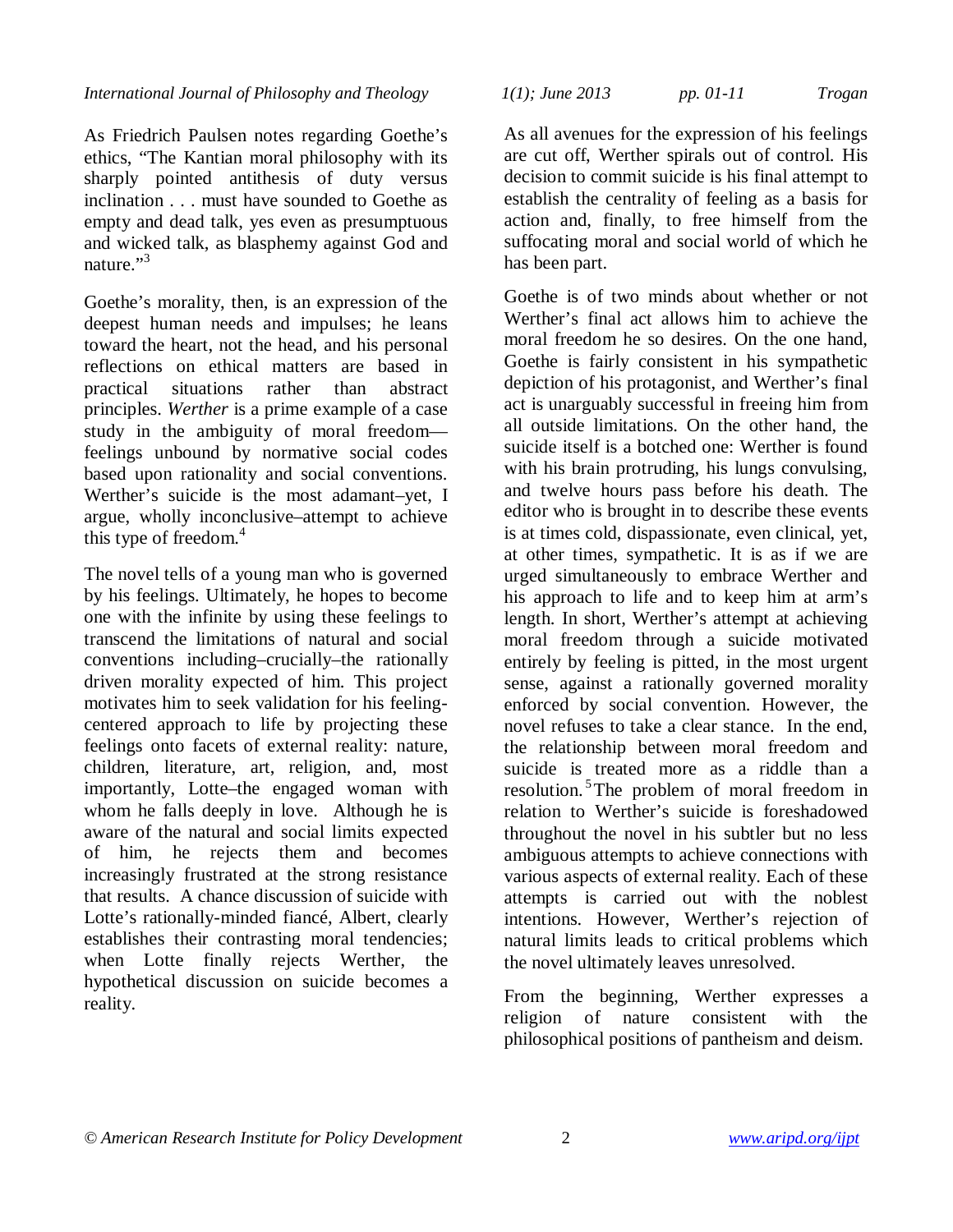The former position holds that the deity and cosmos are identical (i.e. the divine is imminent in all things) while the latter holds that God created the world in such a way that it is capable of existing and operating on its own, which God then allows it to do.  $6$ As a character whose essence is based in feeling, it is unsurprising that Werther would be drawn to such positions affording such an immediate and intense experience of the external world.

The first explicit expression of Werther's religion of nature comes in the letter of May 10 where he posits the divinity in everything from sun in the sky to the worms in the ground:

. . . closer to the a thousand different blades become astonishing to me, when I feel closer to my heart the teeming of the small world among the stems, the Innumerable, unfathomable forms of the little worms, the tiny gnats, and feel the hovering presence of the Almighty who created us in His image, the breeze of the All-Loving One who hoveringly bears and preserves us in eternal bliss.<sup>7</sup>

In his letter of May  $4$  – the first epistle – Werther writes, "Every tree, every hedge, is a bouquet of blossoms, and one would like to be a mayfly drifting about in the sea of heady aromas, able to find in it all one's nourishment" (8). His fantasy of being nourished through physical contact with the natural world suggests an incipient desire to transgress the natural boundaries separating the human from the natural world. While this desire is presented sympathetically, there is the intimation of danger, the sense that Werther's energy of feeling will inevitably lead him to nature's more destructive side.

*International Journal of Philosophy and Theology 1(1); June 2013 pp. 01-11 Trogan*

The much later letter of August 18 anticipates the novel's conclusion as Werther finally casts nature as an incomprehensible and destructive force, "Monstrous mountains surrounded me, abysses lay before me, and torrents rushed downwards, rivers poured beneath me, and forest and mountains resounded" (58). Even before Werther realizes nature's destructive potential, however, the feelings he experiences toward nature interfere with his ability to maintain his connection to the expressive capability of art.

Werther's intense feelings of reciprocity with nature prevent him from using art to express his internal state. In one of the most ambiguous lines of the novel, Werther declares that he is so immersed in nature and the feelings it causes in him that his art suffers from it, "I couldn't draw now, not a line, but I have never been a greater painter than in these moments" (9). Werther seems to recognize his present inability to convey his internal state of feeling to the external world, but he also recognizes and appreciates the storehouse of feeling within him as the essential prerequisite of a great painter. Indeed, in this sense he has never been a greater painter. Still, he is very much aware of the dangers his feelings pose for his ability to express his internal state: "Oh, could you express this, could you breathe onto paper what lives in you as fully and warmly that it would become the mirror of your soul, as your soul is the mirror of infinite God!" (9). Despite this admission, Werther maintains that feelings for nature–not adherence to abstract rules–is what forms the great artist:

A person who forms himself according to the rules will never produce anything tasteless or bad, as someone who follows the model of laws and comfort can never become an insufferable neighbor, never a notable troublemaker; but against all that, all rules, say what you will, destroy the genuine feeling for nature and its true expression! (16)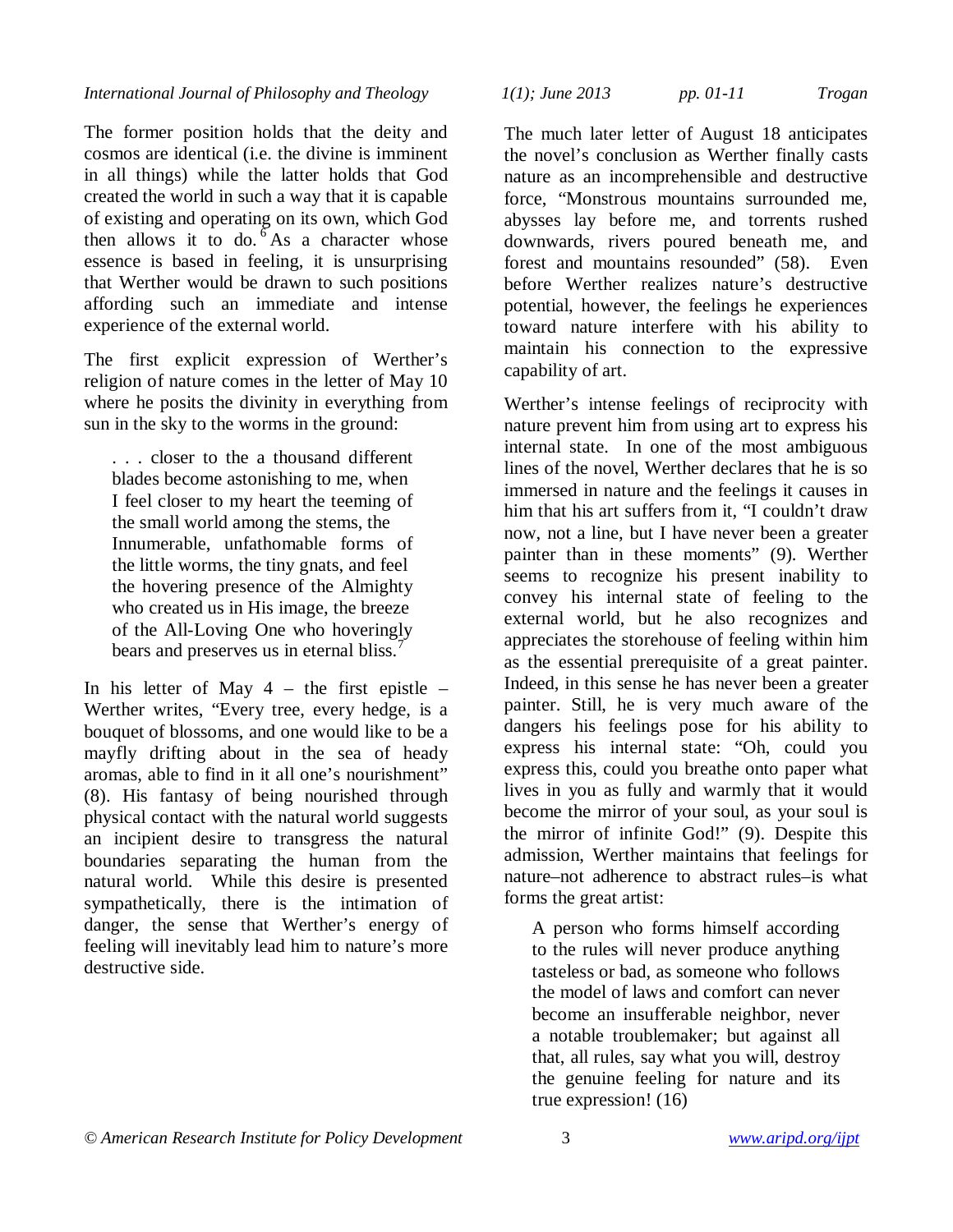Werther is presented as a failed artist who is conflicted between his overwhelming desire to follow feeling and his realization that meaningful expression requires strict adherence to rules and limitations. Ultimately, the novel suggests a necessary balance between the two, but one that Werther is unable to achieve: he is able only to produce the occasional sketch and grows increasingly frustrated at his inability to express his true inner feelings.<sup>8</sup>

His dilemma with expressing himself through art is also mirrored in his ability to love. At the end of the May 26 letter, Werther draws an analogy between a lover who is consumed by feeling for his beloved and one who follows the rules.

He recognizes that the latter lover is useful but mocks this usefulness as "over and done with, and if he is an artist, his art as well" (17). Werther ends the letter with the image of feeling triumphing over reason, musing that the day will come when "comfortable gentlemen" are destroyed by the power of feeling which surges like a great flood, destroying everything in its path. The letter points toward his doomed relationship wherein Werther attempts to put into practical application his life of feeling.

Similar to the way in which he tries (but fails) to use art to express and validate his feelings, Werther attempts to seek validation of his feelings from children. He glorifies children for their unabashed expression of feeling yet fails to recognize that children are not tied to the same limits as adults. He fails to recognize that a child's happiness is an unreasonable gauge of an adult's and that their significance in his life is mediated rather than direct. He occasionally misinterprets the attention of children for genuine affection rather than childish selfcenteredness ("Sundays they never miss getting their coin, and if I am not there after the time for prayers the innkeeper has instructions to pay it out." (18)).

*International Journal of Philosophy and Theology 1(1); June 2013 pp. 01-11 Trogan*

Moreover, as Burton Pike points out, there are subtle clues throughout the novel which suggest obstacles for Werther's attempt to project his feelings on to children  $(ix)$ . <sup>9</sup>While Werther is waiting for Lotte on his way to the ball, he watches her give bread to her brothers and sisters and notices that "the little ones were looking at me sideways from some distance off" (23). When he kisses her brother, he notices that he has a runny nose. In the July 6 letter, when he picks up Lotte's little sister Malchen, she screams and bursts into tears. In the end, however, the novel is ambiguous about the children's reaction to Werther and to the feeling-based approach to life he represents: when he dies, for example, the children react to his death with emotions similar to they way in which they might react to the death of their own father.<sup>10</sup>

Werther's relationship with literature is also problematic. In the same way that he attempts to use nature, art, and children to bridge the gap between his inner feelings and the outer world, Werther appropriates the Homeric vision through his reading of Homer's *Odyssey,* his constant companion throughout the first half of the novel. Werther likens himself to Odysseus in his sense of purpose and also attempts (unsuccessfully) to use this work to establish a connection to a mythic, infinite realm. However, as Muenzer writes, "...the seductive charms of his diminutive version of Homer's world can hardly belie his trimming of its ancient concepts to sizes more appropriate to his own situation."<sup>11</sup> Muenzer also points out that Werther's reading of Homer in the original Greek is analogous to his insistence on expressing his inner state in an awkwardly ancient idiom–one which, in fact, is not understood by the world around him.

In the second half of the novel, Werther becomes captivated by Ossian's "dim figures in a murky landscape who are swept away by the language of feeling."<sup>12</sup>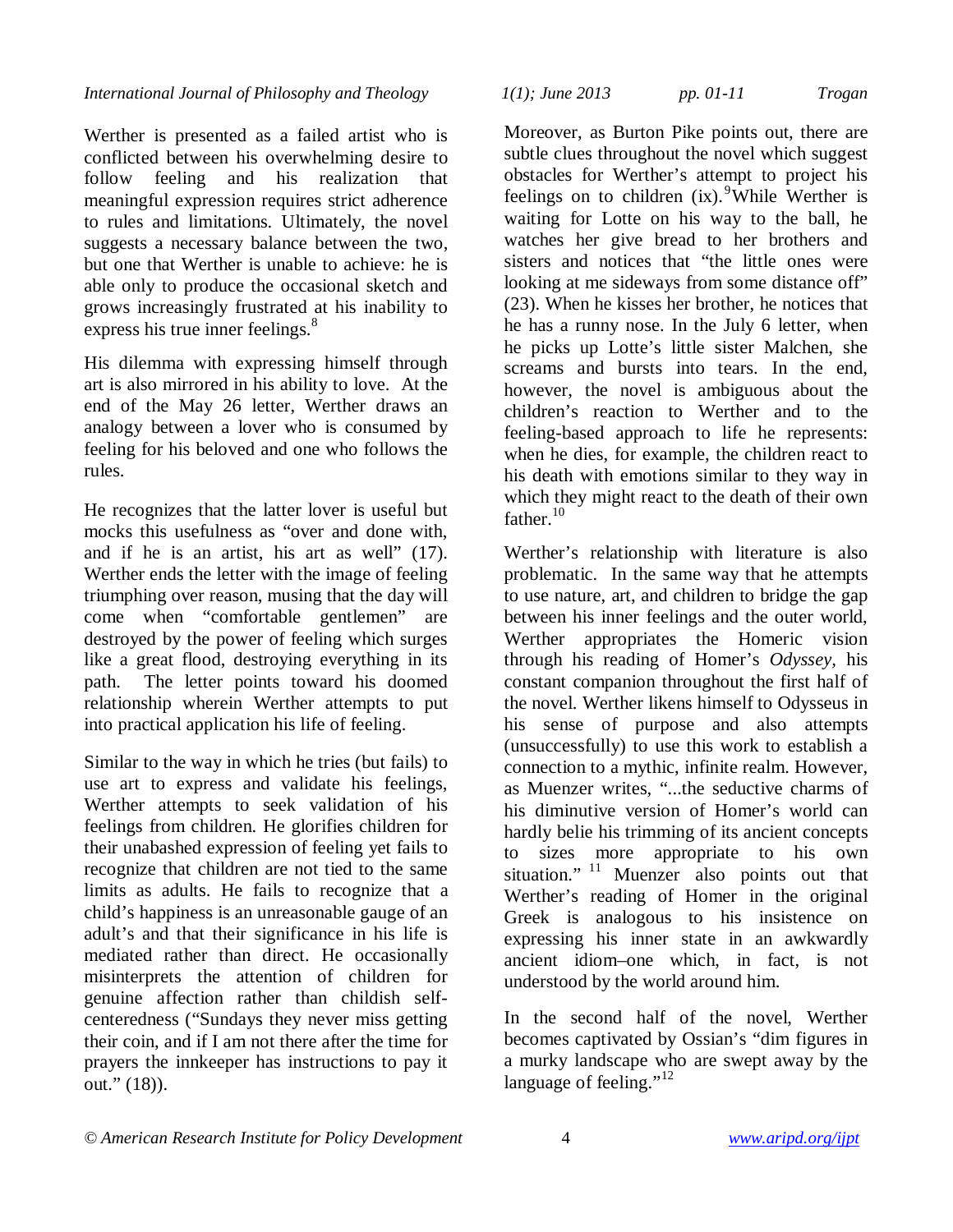However, rather than seeking validation of his feelings through a connection to a world outside himself as he had sought in Homer, he recognizes precisely the opposite in Ossian. In the author's elegiac rhythms mourning the passing of an heroic age, Werther recognizes his own incompatibility with the world. Ossian recalls for him an irretrievable time of accomplishment and Werther uses him to acknowledge the commemorative power of a song that praises effort as well as deed. In Ossian's vanquished warrior on the Gaelic plain, Werther sees a semblance of himself. If he cannot be redeemed by the world around him, he can at least exert his will upon it. In this way, his reading of Ossian can be seen as a prefatory step in his suicide. $13$ 

Werther's attempts to connect with and obtain validation from nature, art, children, and literature are certainly significant with regard to his growing resistance against prevailing moral norms and social conventions, but his desire to achieve union with Lotte is undoubtedly the most dramatic attempt to reciprocate and validate his feelings. It is a clear illustration of his conflicted relationship with the external world and is particularly relevant with regard to his eventual suicide. Werther's ultimate failure to achieve a connection with Lotte signifies for him the final rejection of his feelings as a basis for his life. In effect, Lotte's rejection leaves Werther with no alternatives for expressing his feelings. His suicide finally occurs, not as an attempt to achieve another connection, but as a desperate assertion of his feelings against stifling moral norms and social conventions.

The letter of June  $16<sup>th</sup>$  describes the night of the ball, Werther's first encounter with Lotte. From the moment Werther sees her, she appears to him as the archetype of feeling and he experiences an immediate attraction.<sup>14</sup>However, Lotte is torn between two worlds. On the one hand, she identifies with Werther and demonstrates the importance of feelings in her own life.

## *International Journal of Philosophy and Theology 1(1); June 2013 pp. 01-11 Trogan*

On the other hand, she is a product of the social world and feels drawn to it. Werther seems not to recognize the latter; instead, he focuses squarely on her interest in feelings. On the journey to the ball, Lotte makes it clear that she is drawn to books that allow her to recognize her own comfortable world of social convention, but she does not deny that sentimental fiction like *The Vicar of Wakefield* still occasionally enthrall her.<sup>15</sup>The reader gets the sense that Lotte has achieved a balance unobtainable to Werther. Yet he is unable to see and appreciate this. Instead he feels only the exhilaration of his reciprocity of feeling and indulges in activities, such as the dance, which manifest his long desired attempt to achieve wholeness. In describing the dance, he expresses a vision of the body and a consciousness in perfect union. <sup>16</sup> Not insignificantly, Werther interrupts his description of the dance with the promise that if he loses his connection with Lotte he will take his own life. This suggests that his need to achieve reciprocity of feeling with Lotte–validation for his own approach to life–is the most crucial connection of all.

The incident which Werther believes solidifies his connection with Lotte occurs on the night of the dance once the thunderstorm passes. As they watch the remnants of the rain and hear the distant thunder rumbling, Werther revels in Lotte's obvious expressions of feeling. As he sees her eyes fill with tears, she places her hand on his and exclaims "Klopstock!" <sup>17</sup> This reference to the eighteenth-century poet famous for expressing extreme states of feeling confirms, in Werther's mind, a successfully forged connection. However, in the days following the ball (after Werther moves to Wahlheim to be near Lotte) it becomes clear that her feelings for him are decidedly ambiguous. Lotte is obviously fond of Werther, but she does not abandon herself to him the way he does to her. The novel presents several hints suggesting that Werther's connection to Lotte is less than ideal.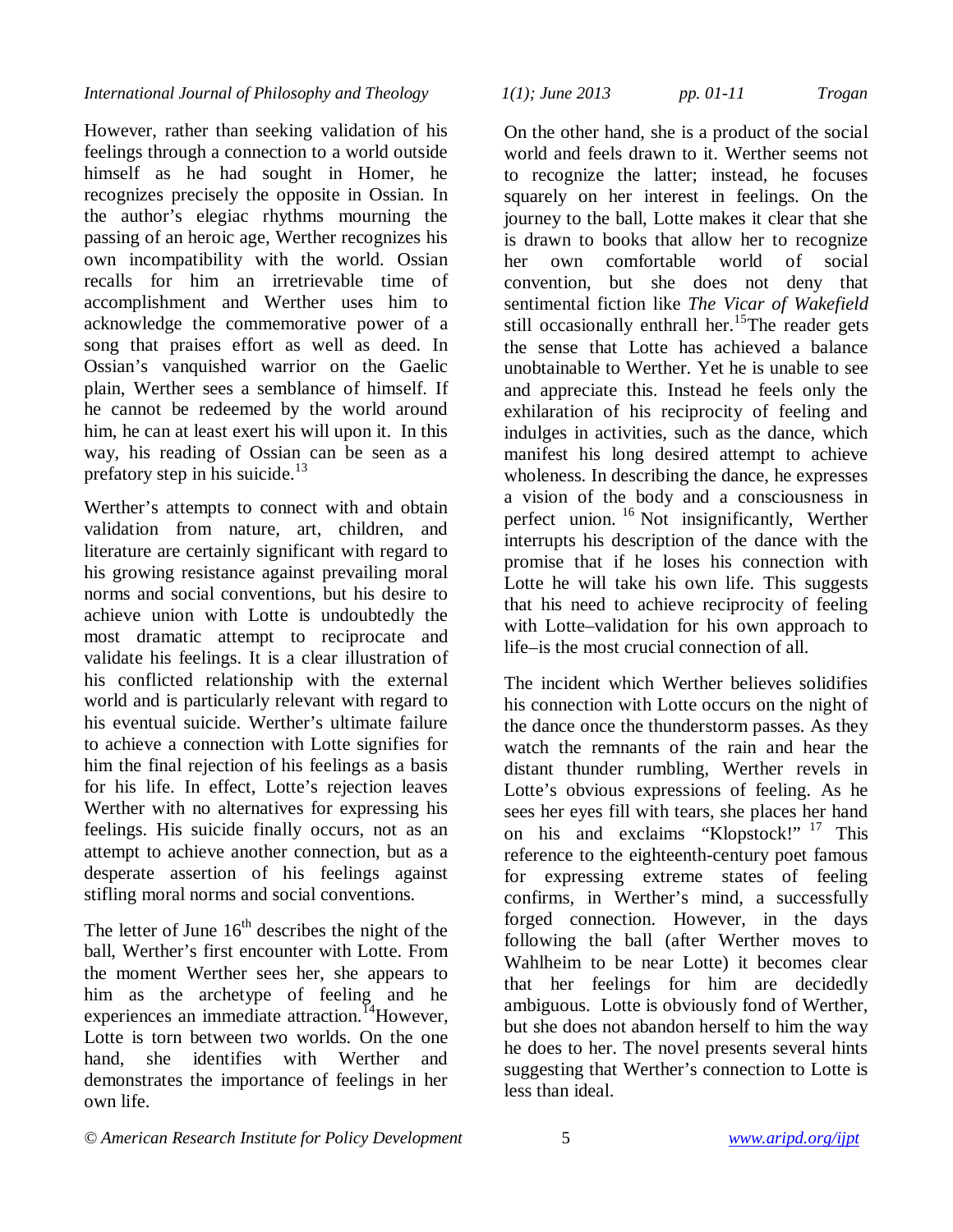For example, he attempts to commemorate his happiness by sketching her, but he is unable to produce the sketch and must settle for an image of her silhouette; when he berates Herr Schmidt for his gloomy moods, Lotte scolds him; Lotte sprinkles sand on her letters which gets into Werther's teeth when he raises them to his mouth. In the letters leading up to August 12, Werther realizes that his feelings are inconsistent with external moral and social norms. Werther's morality of feeling becomes more starkly delineated. For example, when Albert returns, Werther says that no matter how well he knows what he should do ("Albert has arrived, and I shall leave." (46)), his heart will ultimately steer his course.

In the August 8 letter, Werther reacts to Wilhelm's rationalistic "either-or" approach; while he admits that Wilhelm is basically correct and even grants him the basic truth of his argument, he tries to "steal [his] way between either and or" (48). In effect, Werther accepts Wilhelm's rational moral approach as a general (i.e. theoretical) proposition, but rejects it when it is applied to specific situations: "feelings and ways of acting are as variously shaded as gradations between a hawk nose and pug nose" (48). As if to foreshadow his ultimate dilemma, Werther draws an analogy between the rational "either-or" approach and the decision that a terminally ill person must make either to end his life or to continue to live it: "But can you ask the unfortunate person whose life is slowly, inexorably ebbing away in a creeping illness, can you desire of him that he should through a dagger stroke end his misery once and for all?" (49). In a move that foreshadows his own situation, Werther suggests here that the act of suicide is the ultimate revelation of the irrelevance of a rational moral approach to the world. The choice to live or to die, he claims, is one that ultimately resides in the realm of feeling, and this is, after all, the most important choice.

The passing references to suicide in earlier sections become central on August 12 as Werther describes suicide as an example of an act in which reason has failed to satisfy the self, and passion must therefore take over. Of course, in his debate with Albert, Werther is speaking on a very personal level. He is quite comfortable with his suicidal tendencies. In speaking in defense of suicide he is not upholding an abstract argument, but is defending himself. Werther's right to suicide is, in many ways, the basis of his own being. The August 12 letter is significant for a number of reasons: First, it signifies that Werther himself is aware of the intense resistance mounted against his way of life. Second, it establishes an explicit demarcation between his moral approach and that of Albert. Finally, the letter suggests that– now that Werther has been or is soon to be rejected by the external forces to which he attempts connection and validation–his selfinflicted death is the only viable means of expressing his feeling-based approach to the world. A closer look at the August 12 letter is useful for understanding Werther's ultimate act.

The letter describes a conversation Werther has had with Albert about suicide and effectively highlights two opposed moral positions. The conversation begins with Werther noticing two pistols belonging to Albert hanging on a wall. Werther asks to borrow them, and Albert indicates that they are only hanging there *pro forma*. As Werther takes them down Albert begins to tell of how, when his servant once was polishing and loading them, the pistol accidentally went off shooting his maid in the thumb. Albert now acts "prudently" by keeping the pistols out of harm's way. As Albert begins to preach about man's tendency to make exceptions to rules and to justify his actions, "to limit modify, add, and subtract, until nothing remains of the matter" (51),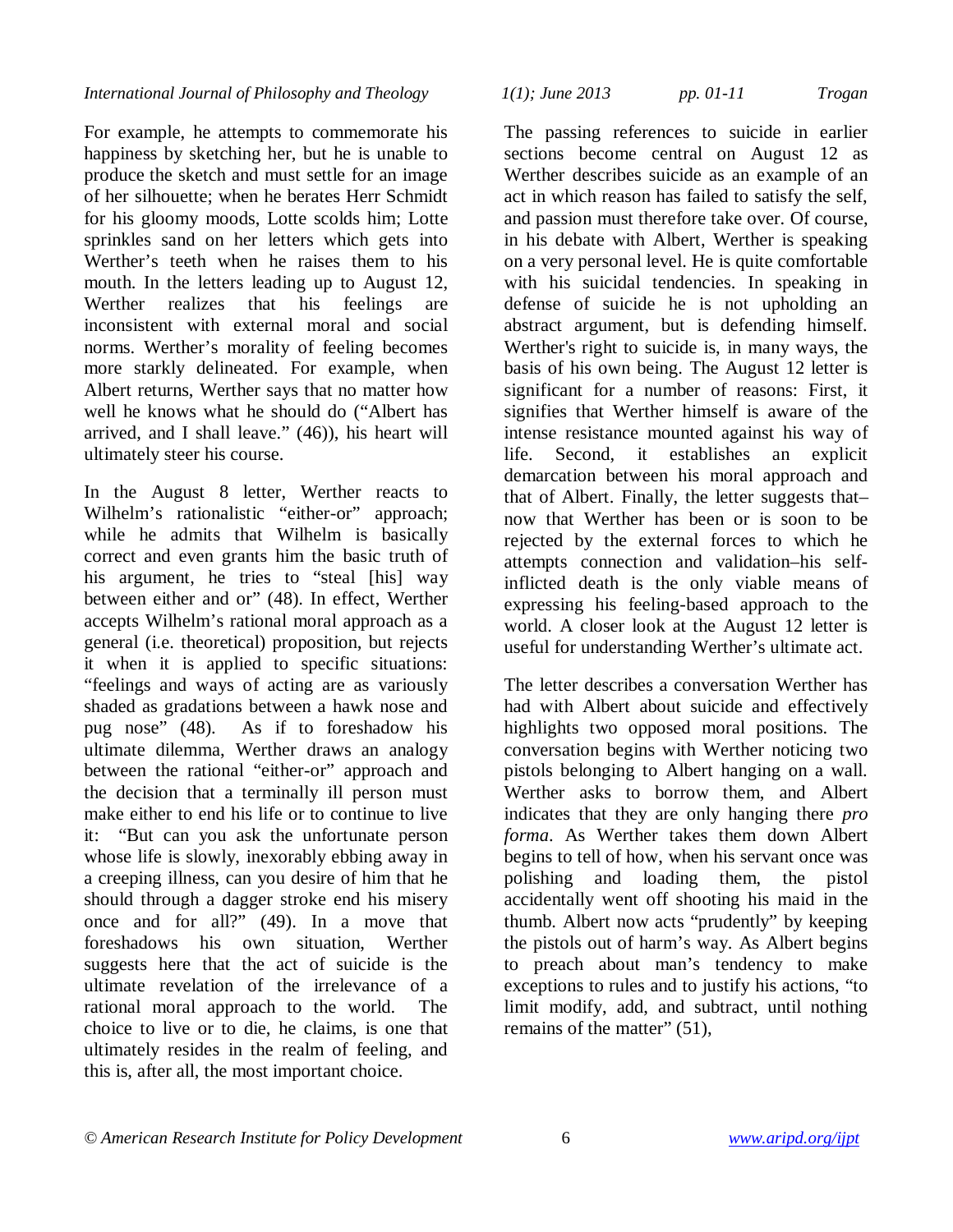Werther–in a whimsical action indicative of the fleeting nature of the feeling motivating him ("succumbed to a whim") – raises a pistol to his head in a gesture of suicide. This seemingly insignificant gesture leads to a discussion of the act which pits Albert's rationally-based morality against Werther's feeling-based morality. Once Albert declares that he cannot imagine how a person could be so foolish as to commit suicide and then expresses his repugnance at the thought, Werther reacts to Albert's harshness and lack of empathy, but he also raises an important question relevant to his morality of feeling. While Albert sees suicide as an abstract "thought," Werther sees it as a highly particularized action. His moral approach then requires his taking into account specific situations ("inner circumstances…the causes, why it happened, why it happened to happen") rather than passing judgment based on abstractions, rules, and generalizations. Werther's central contention is that there are always significant exceptions to rules and that this ultimately shows that rules are essentially useless. Albert expresses one of the dominant eighteenth-century views of suicide: nonreligious intellectuals were inclined to regard suicide as irrational; "töricht" ("foolish") is Albert's word.

His argument with Albert in defense of man's right to commit suicide occurs in three distinct phases. Each phase moves closer to an explicit embrace of the individual's freedom to reject a rationally based morality; his argument culminates in the claim that suicide is the paradigmatic action of moral freedom based on specific situations driven by feeling. In the first phase of the argument Werther explains how certain extreme situations require extreme reactions and that this is an expected result of the experience of intense feeling. After reluctantly granting that certain actions may be "depraved,"

### *International Journal of Philosophy and Theology 1(1); June 2013 pp. 01-11 Trogan*

Werther offers two examples of crimes committed because of situations which incite extreme feeling: in the first case, a man steals food to avoid starving; in the second case, a man murders his wife and her lover after discovering their affair. Because these actions are motivated by intense feelings, Werther holds that they are exempt from rational law, moral condemnation, and even criminal prosecution. He goes so far as to refer to civil laws as "cold-blooded pedants" who, when confronted with the potency of feelings, would "let themselves be moved and suspend their punishment." (52). This comment reiterates two points Werther had made previously in the novel: laws (in this case, civil) are disconnected from human experience and are therefore irrelevant to morality and that, in any case, feelings ultimately have supremacy over rational laws. Albert indicates that a person motivated to commit robbery or murder due to extreme feelings is similar to a drunk or insane person whose rational faculties are completely overcome.<sup>18</sup>

Although Werther scoffs at Albert's elevation of reason over feeling and at his making an immediate moral judgment without studying the specifics of the situation, he does not offer an objection to Albert's analogy of the drunk and insane. Werther suggests that these states are similar to being overcome by feeling in that, as he himself has experienced, they too can free one from the artificially confining world of rational moral laws: "O you reasonable people! I cried, smiling. Passion! Drunkenness! Madness! You stand there so calmly, so uninvolved, you moral people! You scold the drinker, loathe the weak-minded…I have been drunk more than once, my passions were never far from madness, and I don't regret either" (52). Werther's point again is that an abstract moral rule cannot account for, much less judge, specific situations. Rules are cold, aloof, and lead only to the vilification of those who break them.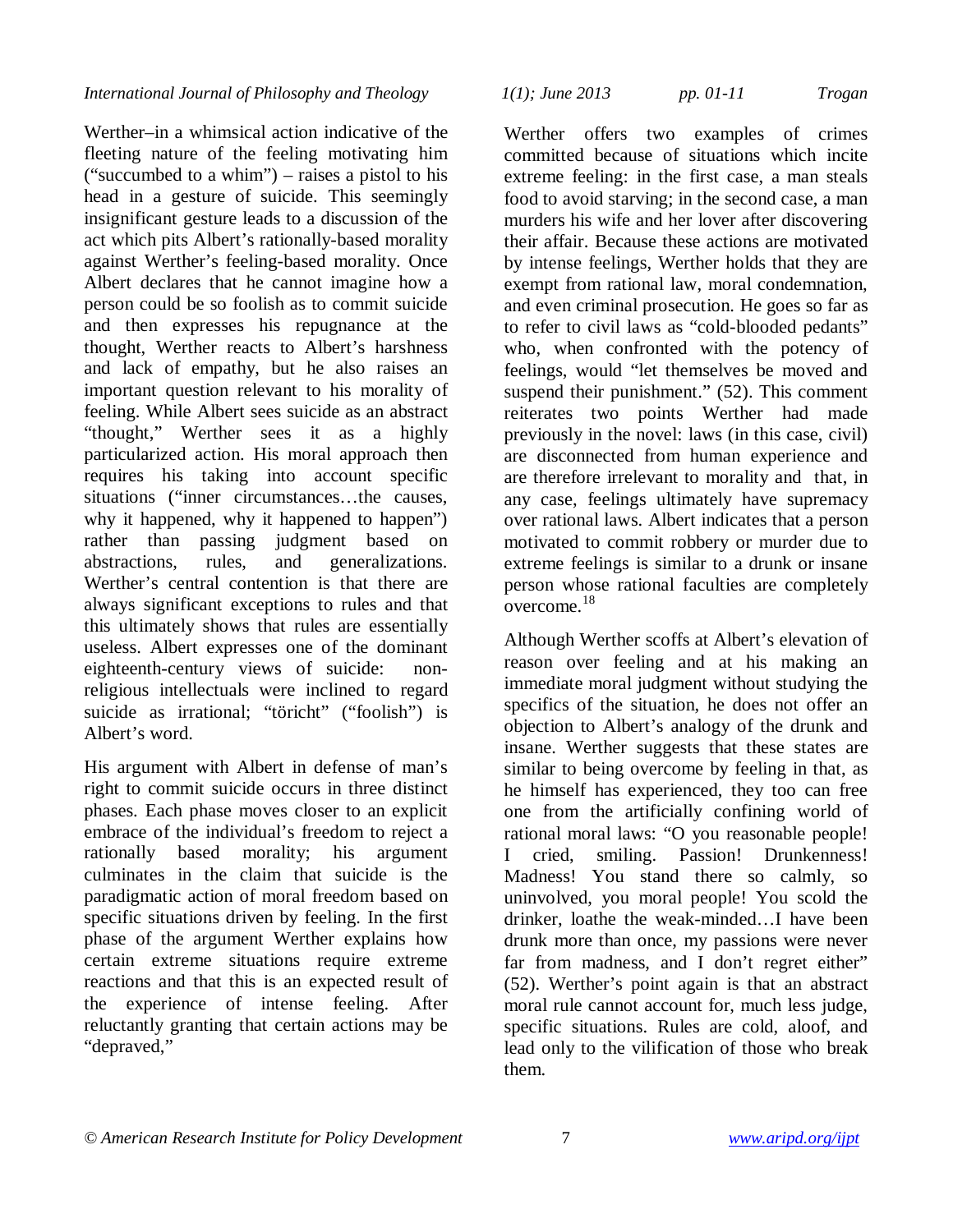Werther suggests that great deeds always circumvent the rules in that they are motivated by the vagaries of feeling and are "free, noble, [and] unexpected" (52). Much to Albert's disagreement, Werther suggests that suicide is just such a deed. Albert's response to Werther's implication is predictable: he claims that Werther exaggerates and that one cannot regard suicide as anything but a weakness since, he claims, it is easier to die than to endure a life of agony. However, Werther rebukes this claim by offering specific analogies to suicide wherein feelings motivate resistance to external interference in order to achieve a degree of freedom: "A people that sighs under the unbreakable yoke of a tyrant, can you call that a weakness if they finally boil over and sunder their chains? A man who, gripped by horror when his house has caught fire, feels all his strength tense and easily carries away burdens that he could barely move when he is calm" (53). Far from being weak, Werther claims that the people who mount this sort of resistance are the epitome of strength. Albert's failure to see the relevance of the examples to suicide is especially notable: his abstract, theoretical style of argumentation trumps an argument comprised of concrete examples and situations. These respective styles of argumentation reflect the constitutive elements of their argument: Werther sees suicide as a particular act, driven by feeling, which resists subordination under generalized moral rules while Albert can only see it as a transgression of these rules.

In short, Werther and Albert each represent fundamentally contrasting moral paradigms. This realization leads Werther to enter a third phase of the argument which utilizes generalizations rather than specific circumstances and examples. He begins by describing how human nature imposes limits on the feelings one can endure and that once these limits are surpassed, one yearns for relief. As he has throughout the novel,

Werther sees the world as a force field of feeling and implies that just as feelings are the basis of all action, they too can result in overwhelming resistance from rational and social forces external to them. Werther means to convince Albert that the person who commits suicide is like one who dies of an illness, and that it is just as absurd to call the former a coward as the latter. When one is "sick" with overwhelming feelings of despair caused by failed connections to the external world, it is absurd to think that the "calm, rational person" is unable to do anything to save him. Not unexpectedly, however, this explanation does not convince Albert, and Werther moves on to the final phase of the argument.

The final phase of the argument begins with the example of a young woman who commits suicide after having been spurned by her lover. The young woman had led a mundane life and "knew no pleasure beyond strolling around the town on Sunday" (54). She was an emotional person at her core, but it was not until she came across a man who evoked "an unknown feeling [which] drew her straight to the goal" (55) that she experienced the intensity of feeling with which Werther himself is so familiar. The woman Werther described can be seen as a version of himself. As is the case for him, at the moment this woman feels the greatest hope of a connection to her beloved – as the woman "stretches out her arms to embrace all her desires" (55)–her lover deserts her and the connection falters. She is then driven to achieve a connection with infinity, unity with cosmic nature ("driven to desperation by the horrible need in her heart, she jumps off in order to suffocate all her torments in an enveloping, embracing death.)" (55), and commits suicide.

By suggesting to Albert that man is governed by feeling and that reason is an artificial human construct imposed on the individual, Werther presents a serious charge against the rational moral approach typical of the Enlightenment.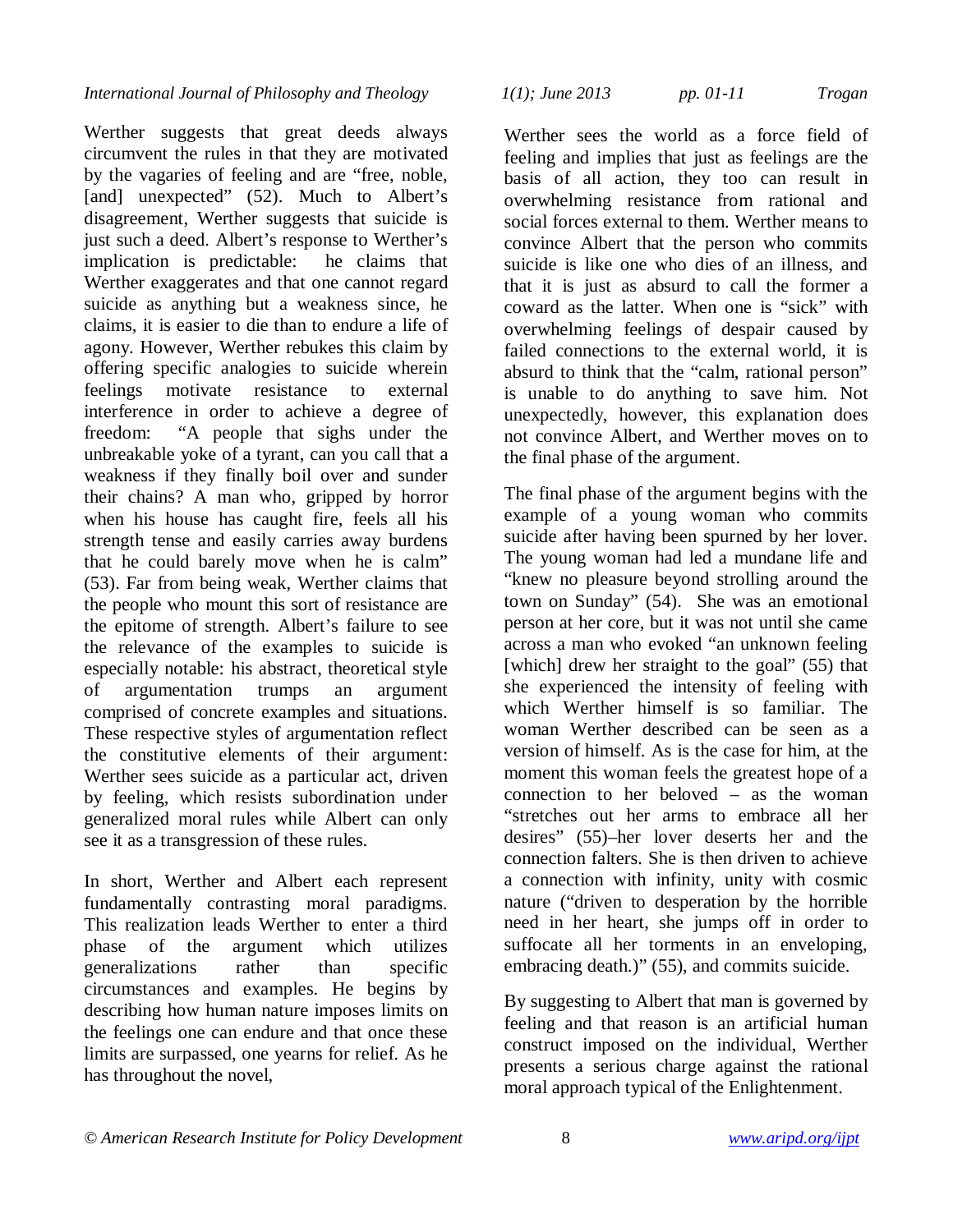Albert's reaction to the example of the rejected girl is a case in point. He maintains that someone who is more experienced and more rational would behave differently. In an act of dismissal motivated by extreme frustration, Werther reaches for his hat, replying "…a person is a person, and the little bit of reason that one may have comes barely or not at all into play when passions rage and the limits of mankind press on one" (56).

The language of feeling does not speak the language of reason; foreshadowing this fundamental incompatibility, Werther leaves. The letter ends irresolutely with one paradigm pitted against the other. In light of the rejection he faces from the stifling moral and social worlds of which he is part, he has now set the stage for the use of his self-inflicted death as a means of achieving unity with cosmic nature through the expression of his feelings.

In the months to come, Werther's feelings grow more intense. On the one hand, Lotte seems to empathize with them as indicated by her being overtaken by feeling when Werther reads Ossian to her. She is pulled into his magnetism and seems really to love him. On the other hand, when Werther kisses her, she orders him out of her house, never to see her again. As it turns out, this is the final act of resistance that drives Werther to the only outlet available for achieving freedom from the moral and social restrictions governing the external world.

In the final section of the novel, Werther's mood darkens and an "editor" ["Herausgeber"] is brought in to give order to Werther's often incoherent and undated final jottings. At one level, this editor is a dispassionate onlooker, someone who, for example, gives an account of Werther's suicide and who reports events as facts occurring in a world of outward cause and effect. When the novel shifts from Werther's letters to the narrative of the editor, however, the effect is both shocking and liberating.

*International Journal of Philosophy and Theology 1(1); June 2013 pp. 01-11 Trogan*

At this level of structural statement, then, the text passes judgment on Werther as it moves from inwardness to outwardness. Yet it is important to stress that the editor's attitude is ambiguous: he is anything but a strident or censorious judge, but is rather deeply sympathetic to Werther. He is someone who appreciates the tumult and enthusiasm that Werther represents without letting that appreciation become emulation. In an epigraph before the novel, he introduces himself as an assiduous compiler of Werther's letters, thereby legitimizing both himself as documentary agent and the authenticity of the text that follows (i.e. the fiction is that these are genuinely the letters that Werther wrote). Yet, the documentary mode gives way to a more assertive one: we are told that we will be grateful to have this record of Werther's temperament because we will not be able to deny him our tears and admiration. Notably, the plural mode of address–"ihr"–then contracts to singular–"du"–as the individual reader is urged to make this little book his or her friend, although a note of warning is sounded about allowing the book to replace all other human contact. The "little book" is, as it were, pressed into our hands, but it comes with a warning. We are urged both to identify with Werther and to keep him at arm's length. His feeling-based approach to the world is treated with simultaneous understanding and skepticism.

The suicide itself is carefully stage-managed but botched. In contrast to the long, effusive letter Werther had written to Lotte a few hours earlier, the aftermath of his death is reported in spare, short sentences, utterly factual and unsentimental. The suicide is clearly motivated by Lotte's rejection, but the act itself is Werther's own rejection of the social and moral conventions that have stifled his feeling-based approach to the world.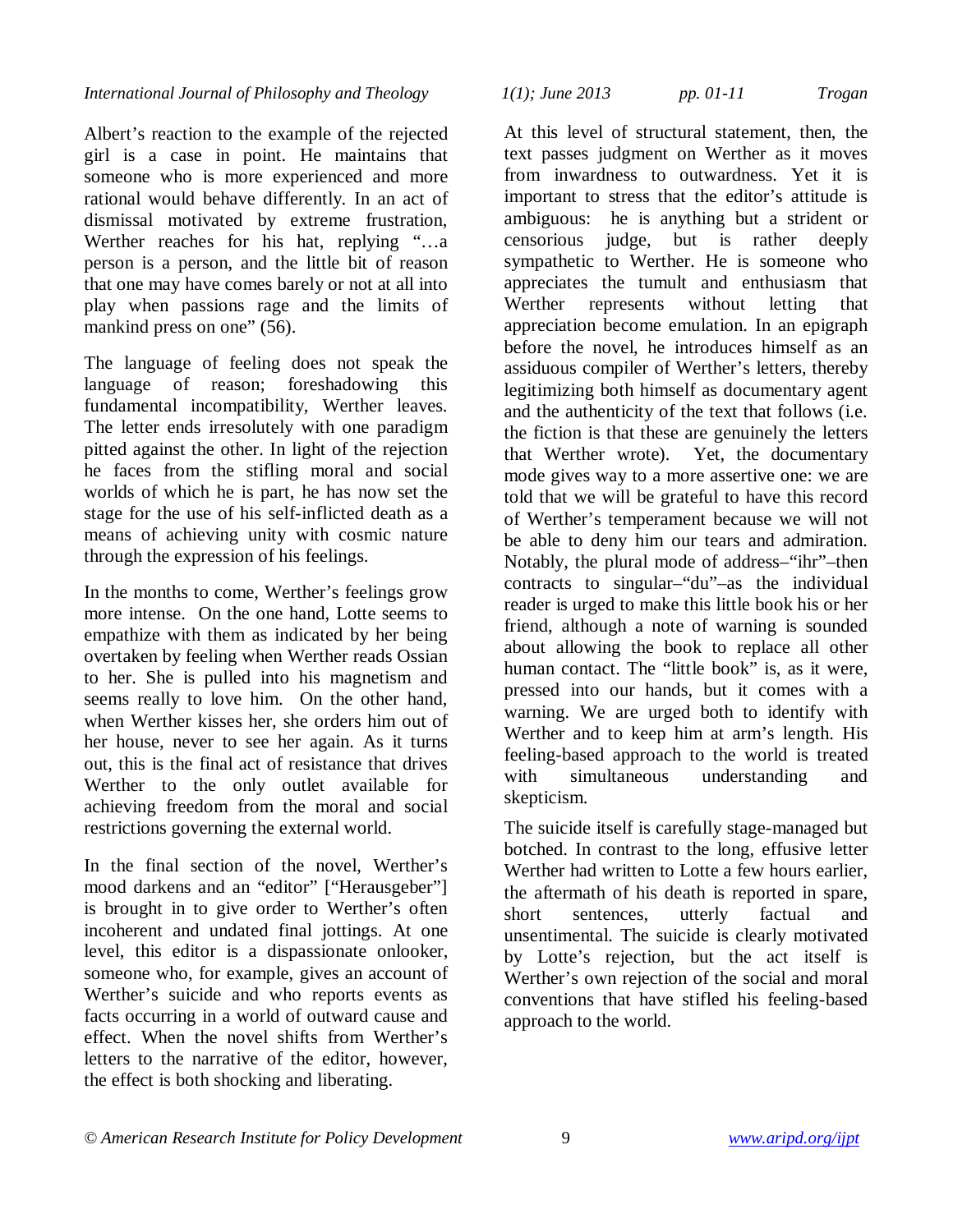Whether Werther's suicide finally legitimizes his philosophy of life and achieves success in bringing about his desired freedom is unclear. His calmness is carefully staged–there is the single glass of wine and the open copy of Lessing's *Emilia Galotti*(1772).<sup>19</sup> However, in the end, Werther leaves the world in an utterly inelegant manner. His final Romantic gesture ends unromantically with his messy corpse: "When the doctor came to the unfortunate man he found him on the floor, beyond help, his pulse still beating, all his limbs paralyzed.

*International Journal of Philosophy and Theology 1(1); June 2013 pp. 01-11 Trogan*

He had shot himself in the head above the right eye, the brain was protruding. Pointlessly, a vein was opened in his arm, the blood flowed, he was still gasping for breath." (Book II, 148) This ambiguous portrayal extends to the last sentences of the novel: he is embraced by the workmen who carry his coffin but is rejected by the clergymen who refuse to attend his funeral. As the actual suicide suggests, the success of his final declaration of freedom from the stifling moral and social conventions that surround him is left an open question.

### *Notes*

 $\overline{a}$ 

1 See H.B. Nisbet, "Religion and Philosophy" in *The Cambridge Companion to Goethe,* ed. Lesley

Sharpe (Cambridge: Cambridge University Press, 2002), 219-231.

2 Maxim 548 in *Goethes Werke* (Hamburger Ausgabe. Hamburg: C. Wegner, 1949-1960). XII, 440. My translation.

3 Friedrich Paulsen, "Goethes ethisches Anschauugen: Festvortrag," *Goethe-Jahrbuch* 23 (1902). 7. My translation.

4 C. S. Muenzer in *Figures of Identity: Goethe's Novels and the Enigmatic Self* (University Park: Pennsylvania State University Press, 1984) explores "the role that failure plays in the evolving reflexivity of the aspiring mind and its culmination in an autonomous sense of self-worth" (148). While Muenzer is right to point out the significance of failure in the novel, he argues that the letters ultimately allow Werther to achieve an autonomous sense of self-worth. However, he overlooks the sustained ambiguityof the novel. In the end, Werther's quest for self-worth–as well as his quest for moral freedom–remains unresolved.

<sup>5</sup> The ambiguous and ultimately indeterminate position on the success or failure of Werther's attempt to achieve moral freedom through his suicide is even reflected in Goethe's writing two versions of the novel. The first, of 1774, is more passionate and immediate; the second, of 1787 (the version treated in this article) is more withdrawn in tone, and is more sympathetic to the Albert figure. Goethe's attempt to redress the balance of sympathies makes matters more, rather than less, complex. Additionally, it is worth noting that this disquieting ambivalence is reflected in Goethe's uncomfortable relationship to the novel throughout his life: he never read from it in public, and his own responses to the Werther figure ranged from the censorious to the justificatory. Many critics overlook or refuse to accept the ambiguity so essential to Werther's portrayal. For example, W.H. Auden, who is of the opinion that Werther is an egocentric monster (and that Goethe intended us to see him that way) cites Werther's resignation as the preeminent example of his selfishness. In doing so, Auden overlooks the complexity and ambiguity of Werther's portrayal: while he is sometimes depicted egocentrically he is just as often depicted as compassionate, even selfless. Just as the novel resists taking a firm position on the success or failure of Werther's assertion of feelings through his suicide, it resists taking a definitive value-laden position on Werther's character. Even the name "Werther" is unusual as it implies a kind of "value" ("Wert"). Yet, what this value might be is unclear.

6 Goethe himself subscribed to a religion of nature that undoubtedly influenced that of Werther's. According to Nisbet, Goethe's pantheism may have been inspired by that of Spinoza's whose *Ethics* (1677) he had studied in 1774, the same year the first version of *Werther* appeared (Nisbet 222).